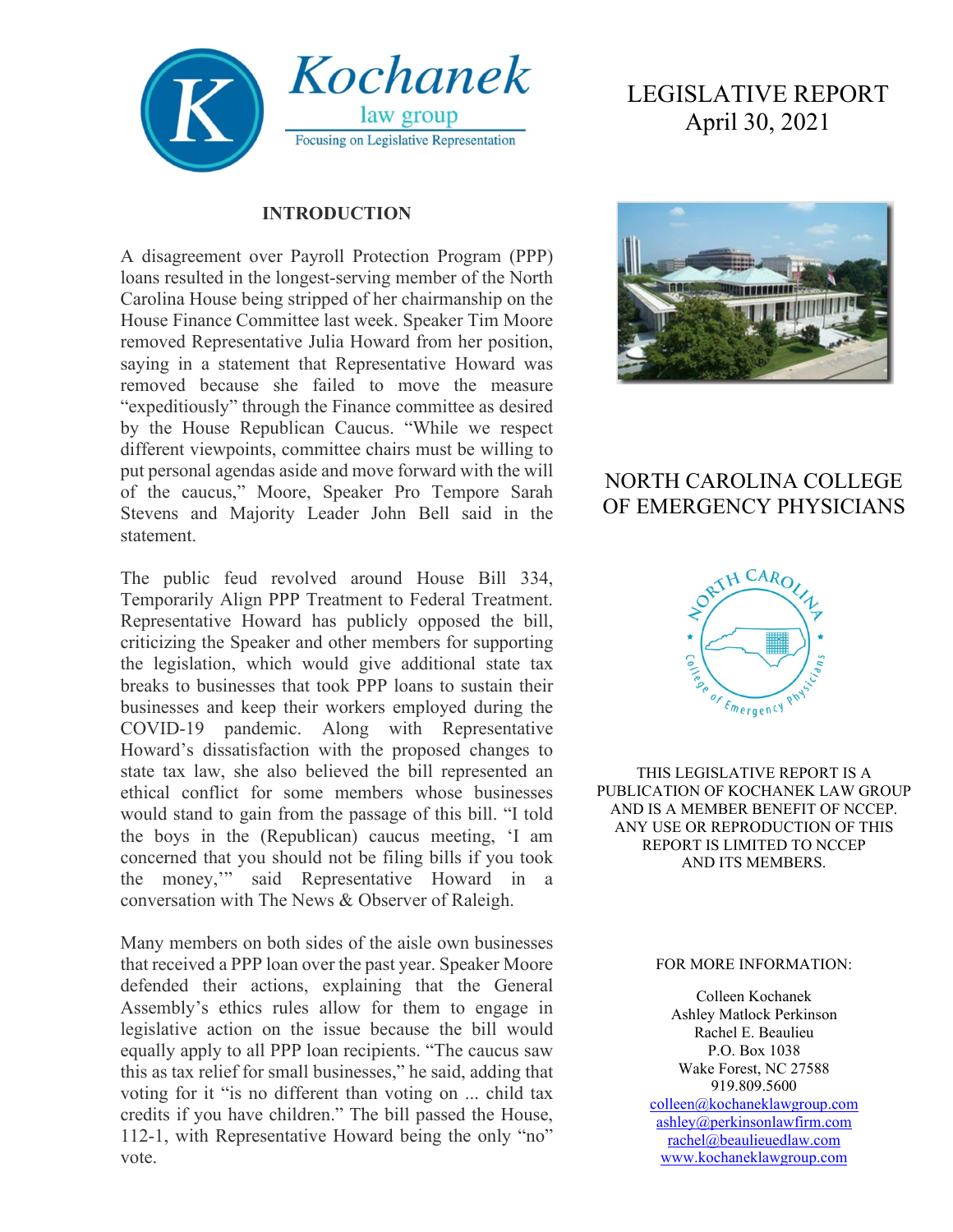#### **2022 ELECTIONS SCHEDULE**

Earlier this year, the State Board of Elections Executive Director Karen Brinson Bell raised the possibility of a delay that would affect the 2021 municipal elections and the primary (which will feature U.S. House, Senate, General Assembly, and other races) set for March 8, 2022. The potential election delay would be due to the delayed release of new population data from the U.S. Census Bureau until August or September of this year. The census data is necessary to conduct the upcoming redistricting of election districts. Once the census data information is received, the State Board of Elections explained that town and city governments generally need six to eight weeks to redraw election districts. The state elections board then needs roughly two months to process the new maps and voter data to ensure voters get the right ballot. Considering the delay and the needed processing time for local governments and the board, Bell encouraged lawmakers to consider moving all local elections to 2022, and possibly move next year's congressional primaries from March to May.

Republican House Speaker Tim Moore and Senate leader Phil Berger indicated this week that they believe the General Assembly, which is responsible for redrawing congressional and legislative districts, should still have adequate time to approve their redrawn districts by this fall so 2022 candidate filing can carry on in December. Senate Pro Team Berger did acknowledge that if there were to be longer delays with the Census Bureau or if litigation hung up any of the process moving forward, there could still be a need to adjust the 2022 schedule.

There is more uncertainty regarding the upcoming municipal elections. Only about 60 cities and towns out of the more than 500 statewide municipalities use census data to redraw wards or districts, so most won't be affected by census data delays and the impact of that delay varies by the area. Republican leadership has explained that these municipalities can carry out their elections using their current districts or can reach out to the legislature to pass a local bill to address their specific elections.

# **LT. GOVERNOR MARK ROBINSON ON THE HILL**

Lt. Governor Mark Robinson made his way to D.C. this week to give an impassioned testimony during a hearing on voter discrimination in the House Judiciary Subcommittee on the Constitution, Civil Rights, and Civil Liberties. Robinson focused his remarks on one area of Georgia's controversial law that opponents call restrictive and racist: identification requirements for inperson and absentee voting in the state. "Am I to believe that Black Americans, who have overcome the atrocities of slavery, who were victorious in the civil rights movement, and now sit in the highest levels of this government, cannot figure out how to get a free ID to secure their votes? That they need to be coddled by politicians because they don't think we can figure out how to make our voices heard? Are you kidding me? The notion that Black people must be protected from a free ID to secure the vote is not just insane, it is insulting," Robinson said. Robinson carried on to question Democrats' motives behind their objection to these voting measures, saying "this doesn't have anything to do with justice. This has everything to do with power." Lt. Gov. Robinson, the state's first African American Lieutenant Governor, also expressed his dissatisfaction with Democrats' election reform bill H.R. 1, calling the legislation "despicable" and accused them of using election policy "to keep one party in power and ensure they stay there indefinitely."

Earlier this week, voting rights were discussed in the U.S. Senate Judiciary Committee, but from a different angle. Georgia voting rights activist Stacey Abrams asserted that voter identification requirements for absentee ballots were overly restrictive and would have a disproportionate,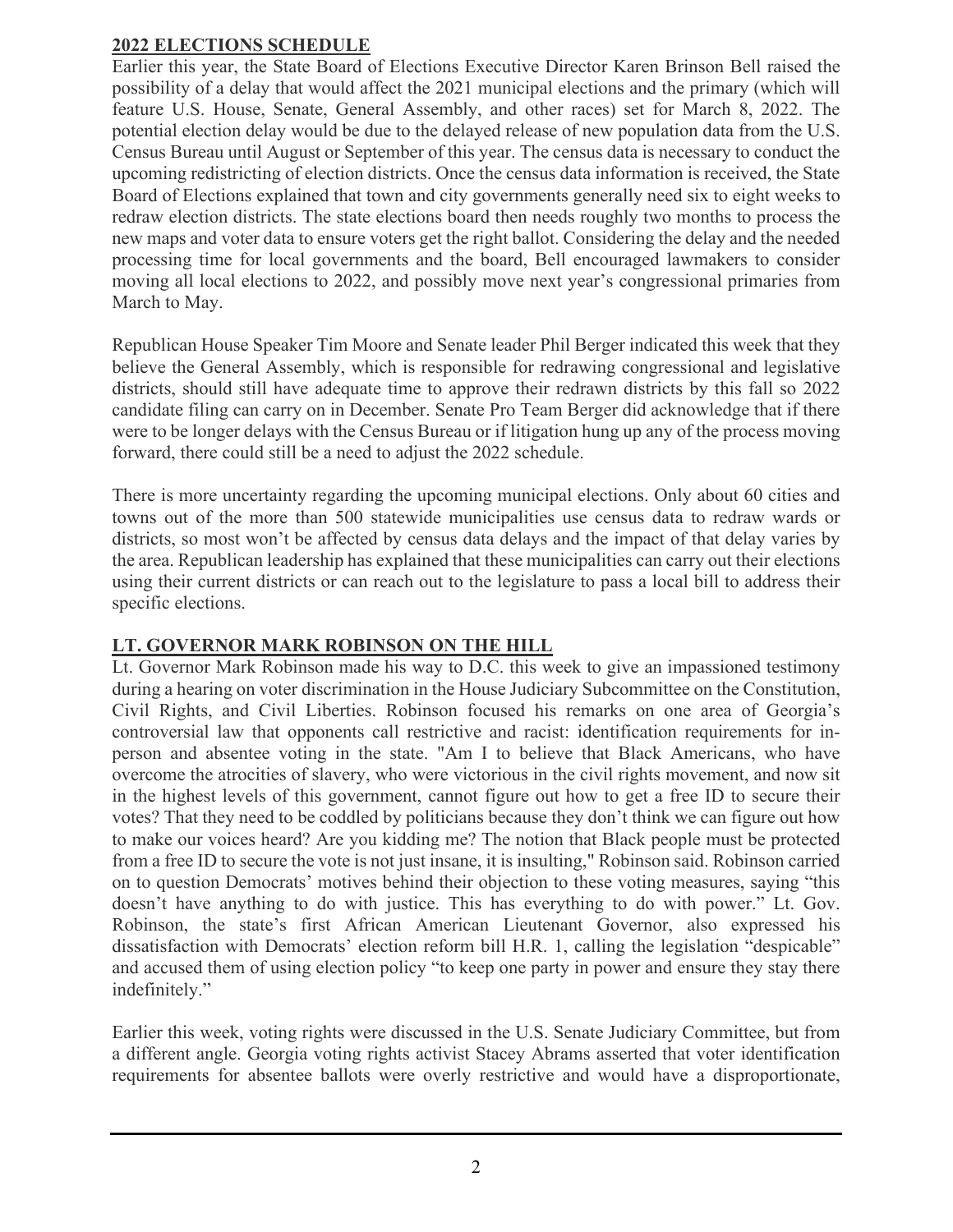negative impact to Black voters in the state. She went on to argue that this proposal was "a direct result" of "increased participation of communities of color in the 2020 and 2021 elections."

Lt. Gov. Robinson has been making headlines in recent weeks, between his possible US Senate run and now for his passionate House Judiciary Committee testimony. The Lieutenant Governor has officially announced that he will not be running for the open US Senate seat in 2022. This surprised many, as he was a front-runner in early polls. Some believe this to be a sign that the Lieutenant Governor has another race in mind: the 2024 gubernatorial race.

# **HOUSE BILL 605: VOTERS RIGHT TO KNOW ACT**

A bill to aid in educating voters was filed, and quickly passed its first committee stop in the Committee on Election Law and Campaign Finance Reform this week. The bipartisan bill aims to place more educational information at voting sites based on common questions asked by voters. The bill would require signs to be placed at voting sites answering frequently asked questions, and a QR code that can be scanned for additional information. To further help in educating voters and answering their questions, the bill allocates \$20,000 to expand staffing on a State Board of Elections hotline that voters can call. The bill is now on its way to House Rules.

### **HOUSE BILL 398: PISTOL PURCHASE PERMIT REPEAL**

Under this bill, the state's pistol purchase permit system would be completely repealed. The measure, backed by the Sheriffs' Association, would remove the requirement for local sheriffs to sign off on handgun purchases for anyone who does not already have a concealed carry permit. In years' past, gun-rights advocates have pressed the issue, but the Sheriffs' Association has stood firmly against the idea. With updates to the national background check system, the Sheriffs' Association has changed its tune. In 2019, the North Carolina courts system completed its uploading of involuntary commitment records to the national database system. With those records uploaded, the Sheriffs' Association Executive Vice President and General Counsel Eddie Caldwell said the pistol permit is no longer needed as its information is duplicative of the information found from the National Instant Criminal Background check.

Opponents of the bill fear that this repeal would create a loophole, since only licensed firearm dealers have to run background checks. Some members of the Sheriffs' Association have actually spoken out against the measure too. In a statement, Wake County Sheriff Gerald Baker said, "here's another issue where the North Carolina Sheriffs' Association's support, in some matters, does not include the support of all the sheriffs who are members of the association." Gun-control groups have come out against the bill, too. North Carolinians Against Gun Violence Executive Director Becky Ceartas cautioned the committee members of House Judiciary 4 of the negative impact seen in other states who took such measures. "When Connecticut passed a licensing law, its firearm homicide rate decreased by 40%, and its firearm suicide rate decreased by 15%," Ceartas said. "Conversely, when Missouri repealed its licensing law, its firearm homicide rate increased by 25%, and its firearm suicide rate increased by 16%." The bill passed the House Judiciary 4 committee with a split, party-line vote. The bill's next stop is House Rules.

# **SENATE BILL 514: YOUTH HEALTH PROTECTION ACT**

One of this session's most controversial bills has officially been hung up, and will not advance for the duration of this session. Last week, Pat Ryan, a spokesman for Senate leader Phil Berger, said "we do not see a pathway to Senate Bill 514 becoming law," adding that "the bill will not be voted on the Senate floor." Senate Bill 514 was led by three Republican Senators, and would have banned gender confirming hormone treatment for transgender people under 21 and required teachers and other state employees to notify parents if their child displayed "gender nonconformity." With a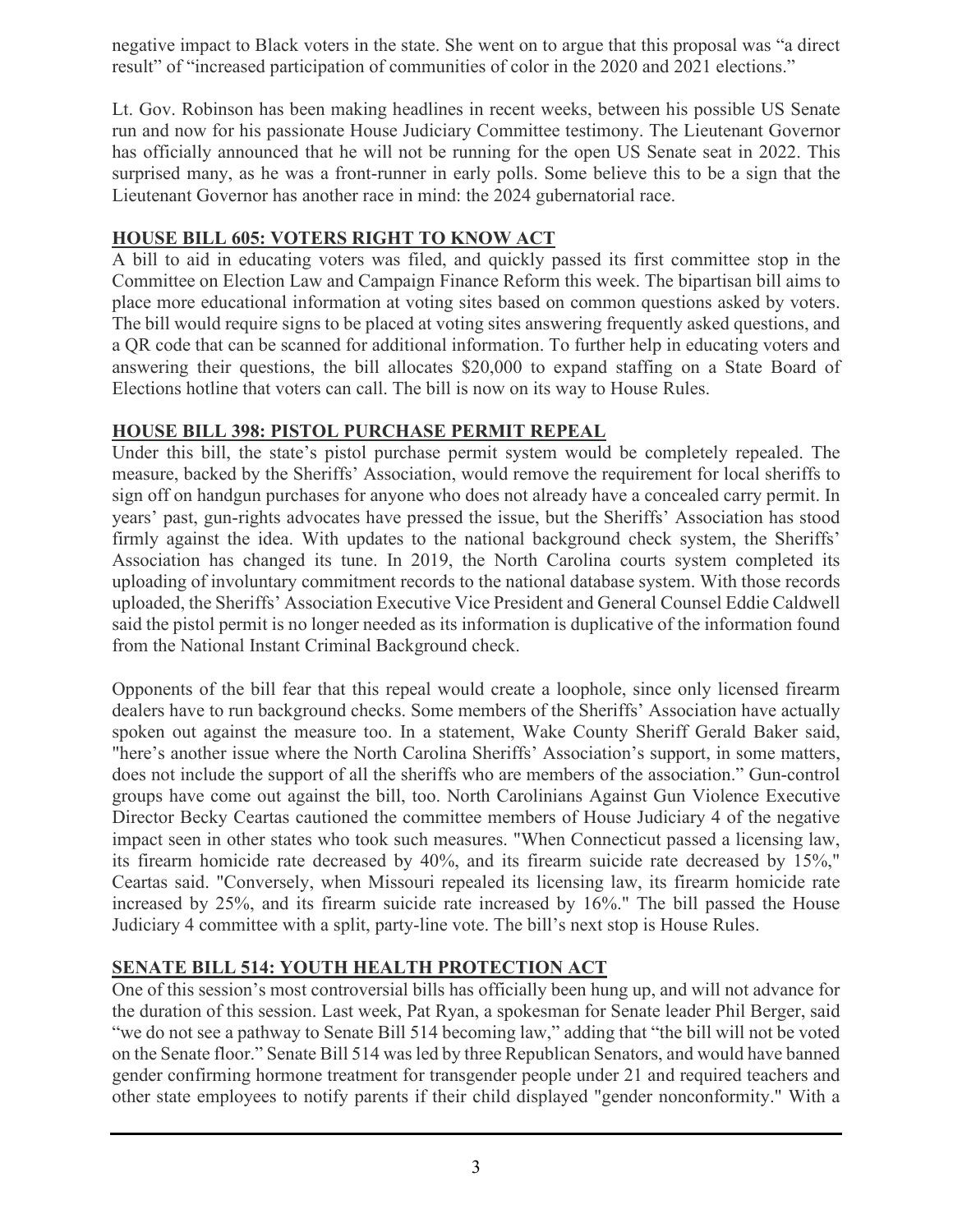near certainty that this bill would have been vetoed by Democratic Gov. Roy Cooper, it was somewhat of a long-shot from the start. But without the Senate leader's blessing, the bill is most certainly not becoming law any time soon.

# **BILLS OF INTEREST**

HOUSE BILL 532, Criminal Justice Equity Act of 2021, would make a variety of criminal justice, policing, and juvenile justice reforms and provide funding for the same, including provisions to:

- provide funds to expand criminal justice fellows program to all counties in the state;
- exempt in-service training for law enforcement officers from rule making;
- modify various law enforcement standards, practices, and reporting requirements regarding provisions regarding:
	- o the use of force, providing that a law-enforcement officer that witnesses another law-enforcement officer using excessive force not justified or otherwise abusing a suspect or arrestee has a duty to intervene and to report the use of excessive force or the abuse in writing to the law-enforcement officer's supervisor, department head, or other appropriate authority;
	- o the rendering of medical assistance to persons in custody;
	- o the use of force early intervention system
	- o regular use of force data reporting to the State Bureau of Investigation;
	- o use of body-worn and dashboard cameras;
- require the State Bureau of Investigation to investigate officer-involved use of force incidents and require a special prosecutor be appointed for those cases;
- require data collection, data reporting, and use of body-worn and dashboard cameras;
- require specific probable cause finding for no-knock warrants;
- require disclosure of video from body-worn or dashboard cameras to citizens' review boards and require eventual release of all video involving critical incidents;
- provide funding for the North Carolina Law Enforcement Accreditation Program funding;
- provide \$500,000 to the Department of Justice for public safety and violence prevention community grant programs;
- study reclassifying certain Class 3 misdemeanor offenses as infractions;
- provide \$4.2 million to the Administrative Office of the Courts to be used to support the work of the North Carolina Drug Treatment Court Program in creating and sustaining local drug treatment court programs;
- provide \$4.2 million to the Administrative Office of the Courts to be used to facilitate the creation and funding of new and existing mental health court programs to serve individuals that have a mental health diagnosis or treatment history and are defendants in the criminal justice system;
- define the term "school resource officer," require training for school resource officers, and require a school administrator or school social worker to sign a school-based complaint initiated by a school resource officer prior to being filed in juvenile court;
- revise fees imposed for having a driver's license suspended or revoked;
- appropriate funds to the Administrative Office of the Courts to strengthen and maintain its court date reminder system and allow criminal defendants to strike a failure to appear under certain circumstances;
- provide a right to counsel for criminal defendants facing a felony or misdemeanor charge, and appropriate funds to indigent defense services for the purpose of implementing that change; and
- make juries more representative of the population.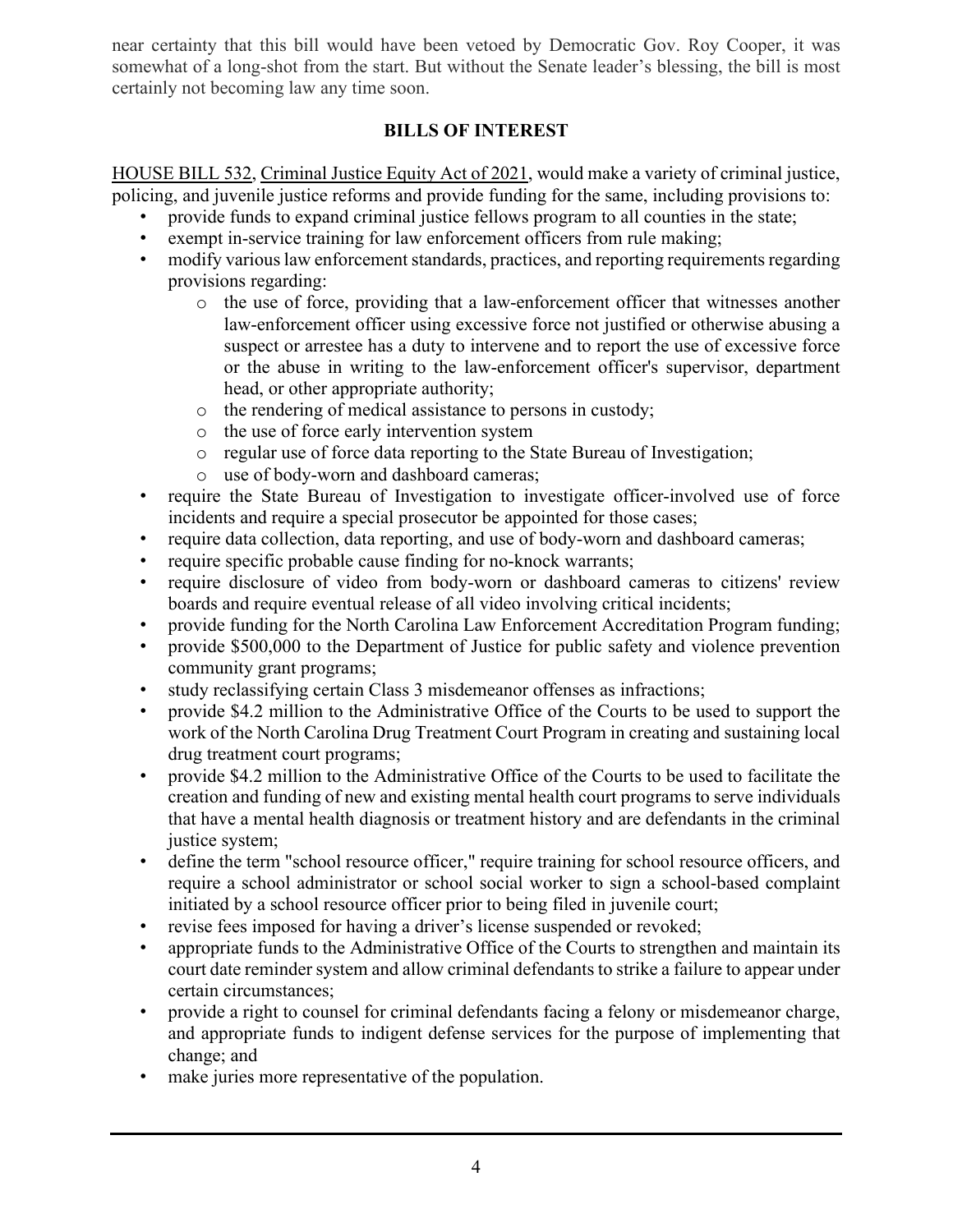### **Introduced by Representatives Morey, Gailliard, and Quick and referred to the House Rules Committee.**

HOUSE BILL 536, Law Enforcement Duty to Intervene, would require a law enforcement officer, while in the line of duty, who observes another law enforcement officer use force against another person that the observing officer reasonably believes exceeds the amount of force authorized and who possesses a reasonable opportunity to intervene, to attempt to intervene to prevent the use of excessive force if it is safe to do so. Additionally, the observing officer would be required to report, within a reasonable period of time not to exceed 72 hours after, what the officer reasonably believes to be an unauthorized use of force to a superior law enforcement officer within the agency of the observing officer, even if the observing officer did not have a reasonable opportunity to intervene. If the head of the law enforcement agency of the observing officer was involved or present during what the observing officer reasonably believes to be unauthorized use of force, then observing officer would make the report to the highest-ranking law enforcement officer of that officer's agency who was not involved in or present during the use of force. **Introduced by Representatives Szoka, K. Baker, and Hunter and referred to the House Judiciary 2 Committee.**

HOUSE BILL 538, Transparency in Evidence Standards, is identical to Senate Bill 475, summarized in the April 12, 2021, Legislative Report. **Introduced by Representative Stevens and referred to the House Judiciary 2 Committee.**

HOUSE BILL 539, Protecting Properly Insured Individuals, is identical to Senate Bill 476, summarized in the April 12, 2021, Legislative Report. **Introduced by Representative Stevens and referred to the House Health Committee.**

HOUSE BILL 542, Fix Our Democracy, is a lengthy bill that would:

- establish minimum criteria for legislative and congressional redistricting following the return of the 2020 decennial census;
- amend the North Carolina constitution to provide for an independent redistricting process;
- establish the North Carolina Citizens Redistricting Commission;
- reenact legislation that established a nonpartisan method of electing Supreme Court justices and Court of Appeals judges beginning in 2022;
- extend the waiting period for former legislators who become lobbyists;
- provide for online voter registration and automatic voter registration;
- increase transparency in the legislative process by requiring forty-eight hours' notice of meetings of all legislative committees and direct the Legislative Services Officer to develop a plan to provide live video and audio streaming of all meetings of legislative committees and commissions meeting in the legislative complex;
- ensure voting places on certain college campuses;
- prohibit voter roll purging;
- make various changes to the campaign finance laws regarding transparency in sources of spending, digital advertisement campaigns, protections against foreign interference in elections, and limit super PAC influence; and
- reestablish public financing for judicial campaigns.

### **Introduced by Representatives Clemmons, Willingham, Farkas, and Ball and referred to the House Rules Committee.**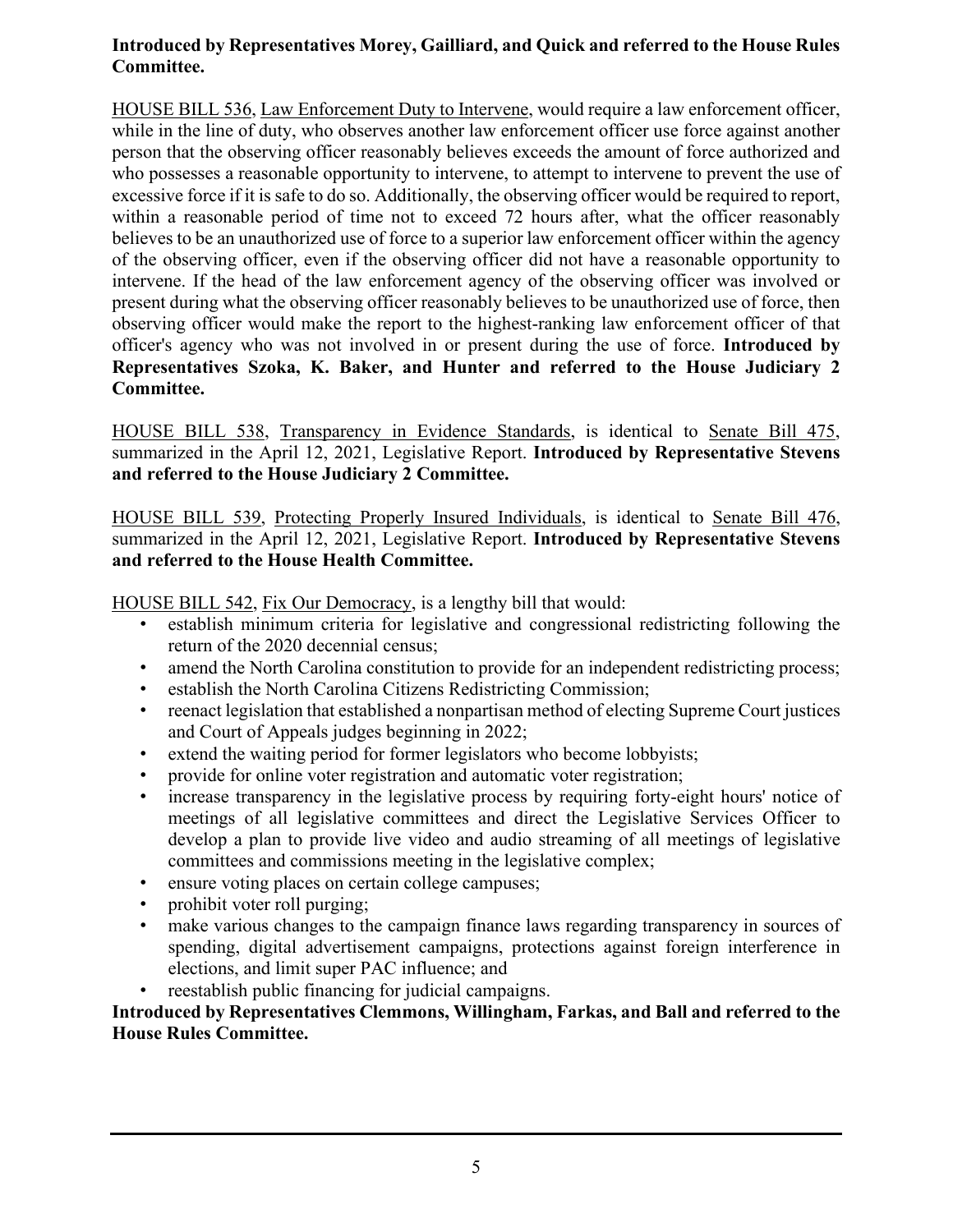HOUSE BILL 556, A Tax Plan for a Just Recovery, would revise the individual income tax rate, which currently is set at a flat rate of 5.25% to set individual income tax rates based on taxpayer status and income, with tax rates set at 5.25%, 6.5% and 7% within each taxpayer status, with the rate determined by the taxpayer's income. The bill would also increase the corporate income tax rate for C Corporations from 2.5% to 5%. **Introduced by Representatives Morey, Autry, Butler, and Harrison and referred to the House Rules Committee.**

HOUSE BILL 558, Prohibit Mandatory CV19 Vaccinations, would enact a variety of provisions to prohibit the mandating of COVID-19 vaccinations by Executive Order, State agency rule, or public health authority order and to prohibit discriminating against or inquiring as to an individual's vaccination status by employers, schools, insurance companies, and health care providers. **Introduced by Representatives Pittman and Kidwell and referred to the House Health Committee.**

HOUSE BILL 559, Repeal Pistol Purchase Permit Requirement, would allow the purchase of a handgun without a pistol purchase permit. **Introduced by Representatives Kidwell, Hanig, Goodwin, and Moss and referred to the House Judiciary 2 Committee.**

HOUSE BILL 564, Executive Order/Limitations, would amend the State Constitution, if approved by a majority of the qualified voters of the State at a statewide election to be held on the same date as the general election in November of 2022, to provide that executive orders issued by the Governor will expire after 30 days, unless approved by a majority of the Council of State, in which the executive order may be extended for an additional 30 days, and the Governor may convene the General Assembly in extra session if necessary to extend the executive order past 60 days from date of issuance. **Introduced by Representatives Kidwell, Hanig, Brody, and McNeely and referred to the House Judiciary 1 Committee.**

HOUSE BILL 565, Equal Pay for Equal Work, is identical to Senate Bill 573, summarized in the April 23, 2021, Legislative Report. **Introduced by Representatives Cunningham, Fisher, K. Smith, and von Haefen and referred to the House Rules Committee.**

HOUSE BILL 567, 2021 Youth END Act, would create the Tobacco Use Prevention Fund in the Division of Public Health, Chronic Disease and Injury Section within DHHS, to prevent the use of new and emerging tobacco products, especially among youth and people of childbearing age. Included among the fund's purposes is funding local health departments to provide regional community-based education and training of community leaders regarding CDC evidence-based tobacco use prevention and cessation interventions, and tracking youth tobacco use and exposure. The bill would appropriate \$17 million from the Settlement Reserve Fund to the Tobacco Use Prevention Fund. **Introduced by Representatives Adcock, Lambeth, Carney, and Ball and referred to the House Rules Committee.**

HOUSE BILL 572, Prohibit PPE That Exceeds Law, would prohibit franchisers from requiring franchisees or franchise employees to use personal protective equipment (PPE) in excess of what is required by law during a state of emergency declared by the governor or the General Assembly. **Introduced by Representatives Kidwell, Hanig, and Moss and referred to the House Health Committee.**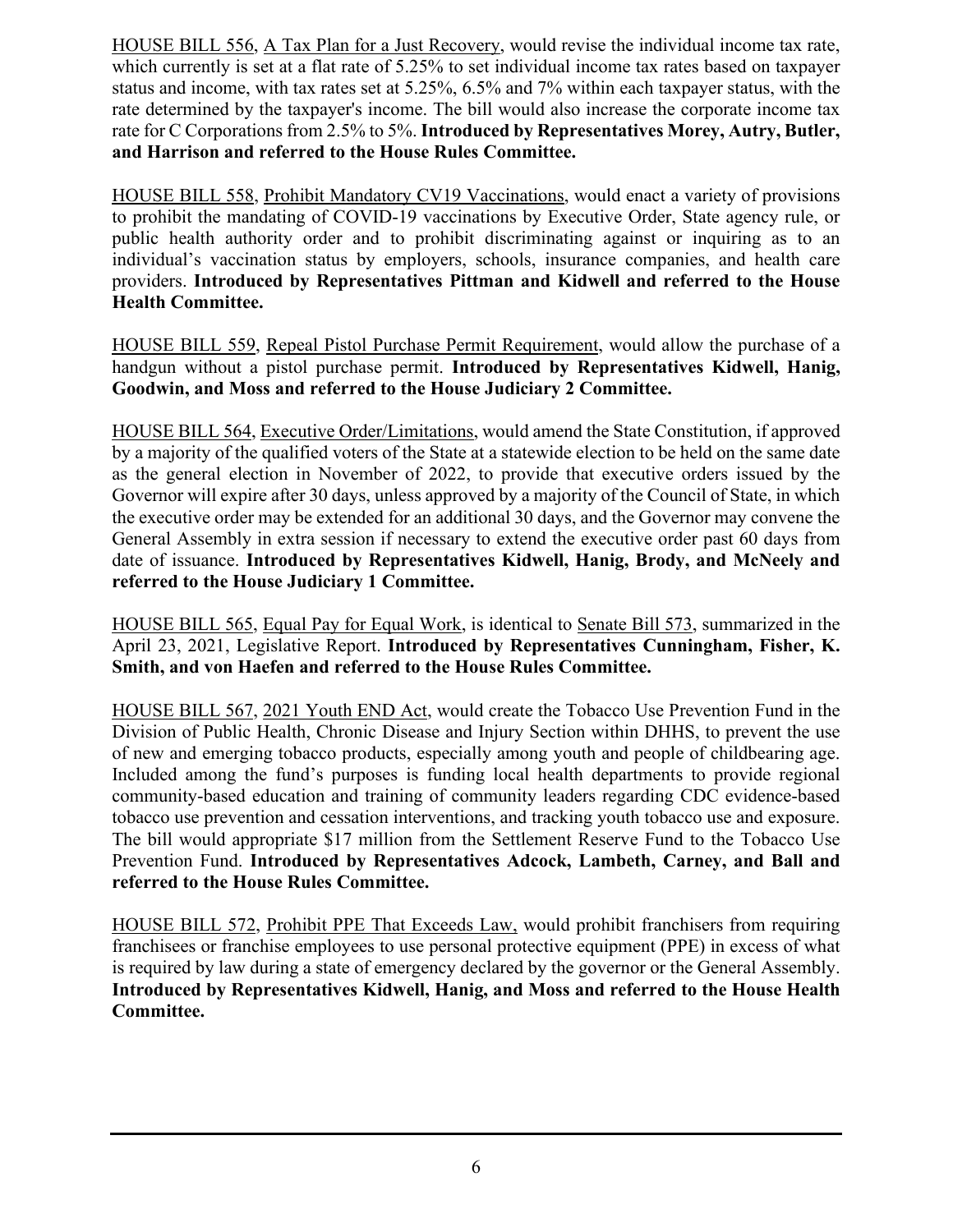HOUSE BILL 573, NC Medicaid & SNAP Program Integrity Reform, would specify strategies for addressing eligibility following periods where the federal government extended eligibility or paused benefit reviews, as has been the case during COVID-19. The bill would:

- require the Department of Health and Human Services (DHHS) to conduct a monthly, rather than quarterly, review of information concerning changes in circumstances that might affect medical assistance beneficiaries' eligibility;
- require DHHS to direct county departments of social services to continue to conduct redeterminations of eligibility for medical assistance in the same manner and to act on redeterminations to the fullest extent permissible under the law in the event the State receives federal funding for medical assistance that is contingent upon temporary requirements limits the ability of the State to remove individuals from the State's medical assistance program or limit eligibility; and
- direct DHHS to conduct a full audit within 60 days of the expiration of the restrictions or limitations, including ensuring that counties complete and act upon eligibility redeterminations for all cases that have not had a redetermination within the last 12 months and requesting approval from the Centers for Medicare and Medicaid Services (CMS) for the authority to conduct and act upon eligibility determinations.

The bill would also establish required actions qualified hospitals must take when making a presumptive eligibility determination for Medicaid benefits, including notifying DHHS within five business days of the determination and assisting individuals with completing and submitting a full application. DHHS would establish standards to ensure accurate presumptive eligibility determinations are made by each qualified hospital and establish that failure to meet the established standards more than twice results in disqualification under specified federal law and disqualification from eligibility to make presumptive eligibility determinations of any kind for a third finding. The bill would specify that DHHS and DSS cannot be designated as a qualified entity for the purpose of making presumptive eligibility determinations for Medicaid coverage unless required by federal law. **Introduced by Representatives Stevens, Carter, Warren, and Goodwin and referred to the House Health Committee.**

HOUSE BILL 576, Marijuana Justice and Reinvestment Act, would legalize and regulate the sale, possession, and use of cannabis in North Carolina. **Introduced by Representatives Meyer, R. Smith, Ager, and Brown and referred to the House Rules Committee.**

HOUSE BILL 578, Concealed Carry/Lawful Purpose, would allow the concealed carry of a pistol or gun except where the pistol or gun is being carried for an illegal purpose. **Introduced by Representatives Pittman and Kidwell and referred to the House Judiciary 3 Committee. And yes, that is what the bill says!**

HOUSE BILL 579, School Self-Defense Act, would add an exception to the prohibition against weapons on campus or other educational property for a volunteer school faculty guardian, defined as a person who (1) is a member of the faculty or staff of a school, (2) is a full-time or part-time employee, and (3) possesses a valid concealed handgun permit. The volunteer school faculty guardian exception would apply only while the person is on the grounds of the school the person is employed by or assigned to, and the person: (1) successfully completes 16 hours of active shooter training in the School Faculty Guardian program developed and administered by the NC Criminal Justice Education and Training Standards Commission; (2) annually submits to the school chief administrator written notice that the person continues to possess a valid concealed handgun permit; (3) annually provides evidence satisfactory to the school chief administrator that the person has demonstrated proficiency with the type of handgun and handgun retention system used; (4) only possesses the handgun during the conduct of his or her duties when on school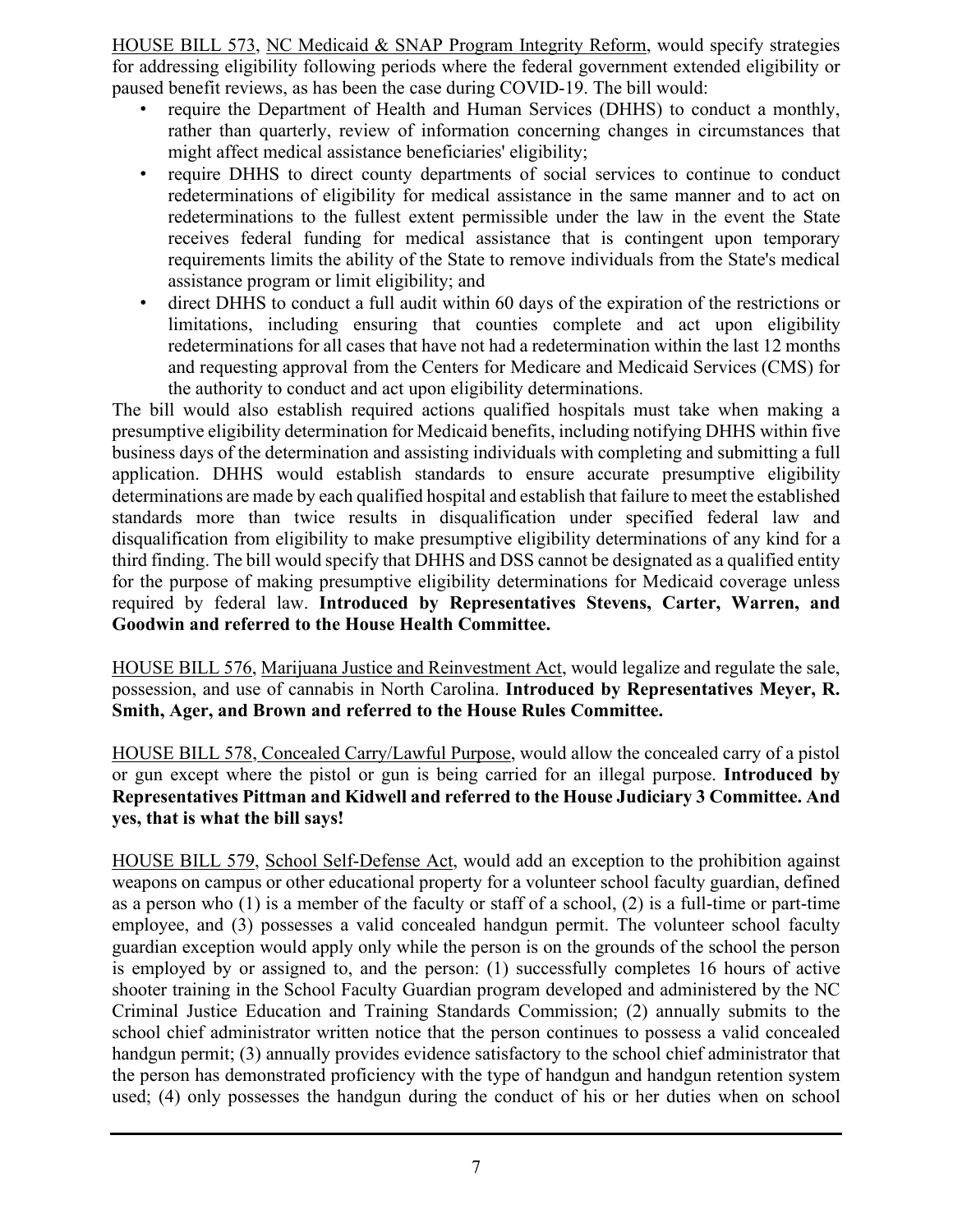grounds; (5) keeps the handgun concealed at all times while on school grounds except when responding to violence or an imminent threat of violence (defined as physical injury that a reasonable person would conclude could lead to permanent injury or death); and (6) submits to annual drug testing. The governing body or entity of a school could opt out and instead prohibit a person from possessing a handgun on the grounds of the school under its control. **Introduced by Representatives Pittman, Brody, and Kidwell and referred to the House Education K-12 Committee.**

HOUSE BILL 580, My Body, My Choice Medical Privacy Act, would make it unlawful for private and public employers to discriminate against candidates or employees who refuse medical procedures, such as vaccines, or who do not provide proof of vaccination against or immunity from a particular disease. It would also make it unlawful discrimination to deny entry into public accommodations or facilities and venues generally open to the public based on a person's refusal of a medical procedure, such as a vaccine, or refusal to provide proof of vaccination or immunity against a particular disease. **Introduced by Representatives Kidwell, Hanig, and Goodwin and referred to the House Judiciary 2 Committee.**

HOUSE BILL 585, Fail to Report Crime/Privilege Exemption, would change the law that makes it a duty for adults to report if a child has been or is the victim of a violent offense, sexual offense, or misdemeanor child abuse with failure to do so constituting a Class 1 misdemeanor. The bill would qualify that the law does not require a person with privilege as a marital and family therapist to report if that privilege would prevent that person from doing so. This level of privilege is restricted to the primary client, a person who consults or is interviewed by a licensed marriage and family therapist for the purpose of diagnosis or treatment and does not apply to other family members. **Introduced by Representatives K. Baker, Stevens, Wheatley, and Carter and referred to the House Judiciary 2 Committee.**

HOUSE BILL 587, The Compassion, Healing, Access & Respect Act, would require hospitals to allow immediate family members (as defined) of a deceased person to privately view the body of their deceased relative as soon as is reasonably safe and practical. **Introduced by Representative Quick and referred to the House Rules Committee.**

HOUSE BILL 589, Prohibit LEO Use of Chemical Agents on Minors, would explicitly prohibit law enforcement officers from using chemical agents, defined by a non-exhaustive list that includes oleoresin, capsicum, pepper spray, and tear gas on a person that the officer knows or should know is under 18. The bill would direct all State agencies, local departments, offices, campus police agencies and company police agencies employing sworn law enforcement officers with the power to arrest to develop a mandatory policy that incorporates this restriction. **Introduced by Representatives K. Smith and Hawkins and referred to the House Rules Committee.** 

HOUSE BILL 596, Healthy Families & Workplaces/Paid Sick Days, is identical to Senate Bill 457, summarized in the April 12, 2021, Legislative Report. **Introduced by Representatives Fisher, K. Smith, Harrison, and Brown and referred to the House Rules Committee.**

HOUSE BILL 597, NC Paid Family Leave Insurance Act, is identical to Senate Bill 564, summarized in the April 23, 2021, Legislative Report. **Introduced by Representatives Meyer, Clemmons, Reives, and Quick and referred to the House Rules Committee.**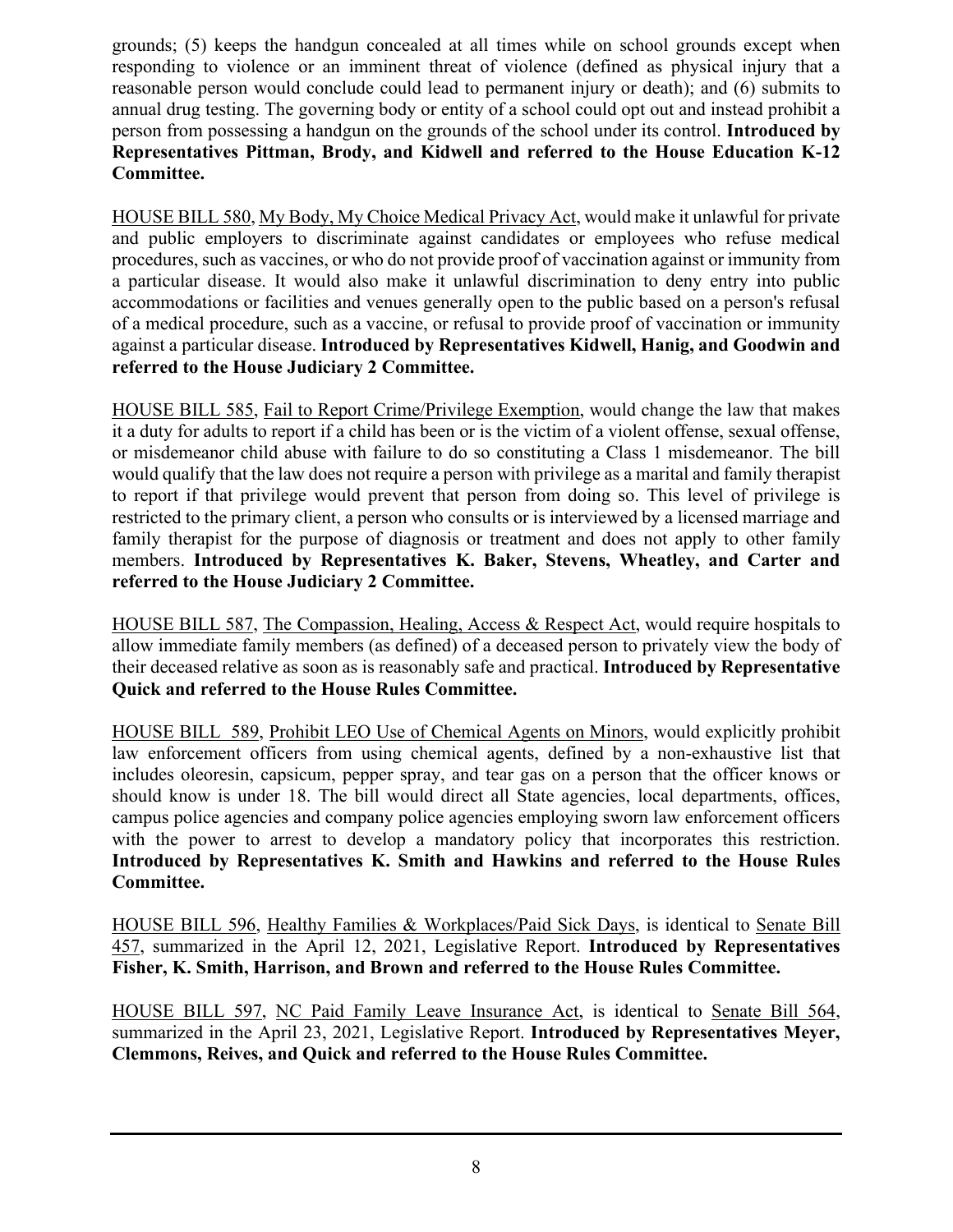HOUSE BILL 605, Voters Right to Know Act, as filed and subsequently amended in the House Election Law and Campaign Finance Reform Committee, would enact provisions to provide voters with resources and information about the voting process prior to entering the voting place, and would direct the State Board of Elections to:

- develop a placard to be prominently displayed at the entrance to each voting place during all hours the site is open for voting during one-stop absentee voting and on Election Day that includes specified information, including the right to vote; who is eligible to vote in that election; a statement indicating that voters may bring voting guides, notes, and informational materials inside the voting booth; and the State Board's toll-free telephone number, website, and QR barcode;
- establish and maintain a webpage on the State Board's website containing a list of frequently asked questions and answers with information on the right to vote, registering to vote, absentee voting, and voting in person, including any applicable deadline and time frame;
- establish a toll-free telephone number for citizens to call with questions regarding voting to be staffed by a State Board employee and operated at least from the time that voting places must be open through thirty minutes after the polls are closed each day during the period from the first day ballots are available for voting through election day; and
- establish a quick response (QR) barcode that can be scanned by a mobile phone and links to a webpage on the State Board's website.

The bill also would provide \$20,000 to the State Board of Elections to staff the toll-free telephone number for citizens to call with questions regarding voting. **Introduced by Representatives Winslow, Dahle, Hawkins, and Mills and referred to the House Election Law and Campaign Finance Reform Committee. The bill as amended was approved by the Committee and will next be considered by the House Rules Committee.**

HOUSE BILL 608, Dignity for Women Who are Incarcerated, would prohibit the Department of Public Safety (DPS) and correctional facility employees from using leg restraints, wrist restraints, restraints connected to other incarcerated persons, or waist shackles on pregnant female incarcerated persons during the second and third trimester of pregnancy, during labor and delivery, and during the six-week postpartum recovery period. The bill includes other protections for women who are incarcerated and pregnant, including restrictions on body cavity searches, requirements for sufficient nutrition, and considerations for housing. **Introduced by Representatives K. Baker, Clemmons, White, K. Hall and referred to the House Health Committee.**

HOUSE BILL 610, Respiratory Care Modernization Act, is identical to Senate Bill 520, summarized in the April 23, 2021, Legislative Report. **Introduced by Representatives Adcock, Sasser, Cunningham, and Boles and referred to the House Health Committee.**

HOUSE BILL 612, Up Minimum Wages/No Subminimum or Exemptions, is identical to Senate Bill 673, summarized in the April 23, 2021, Legislative Report. **Introduced by Representatives Fisher, Cunningham, Gailliard, and Harrison and referred to the House Rules Committee.**

HOUSE BILL 617, Cannabis Legalization & Regulation, would legalize and regulate the sale, possession, and use of cannabis in North Carolina. **Introduced Representatives Autry, Dahle, Harrison, and Hawkins and referred to the House Rules Committee.**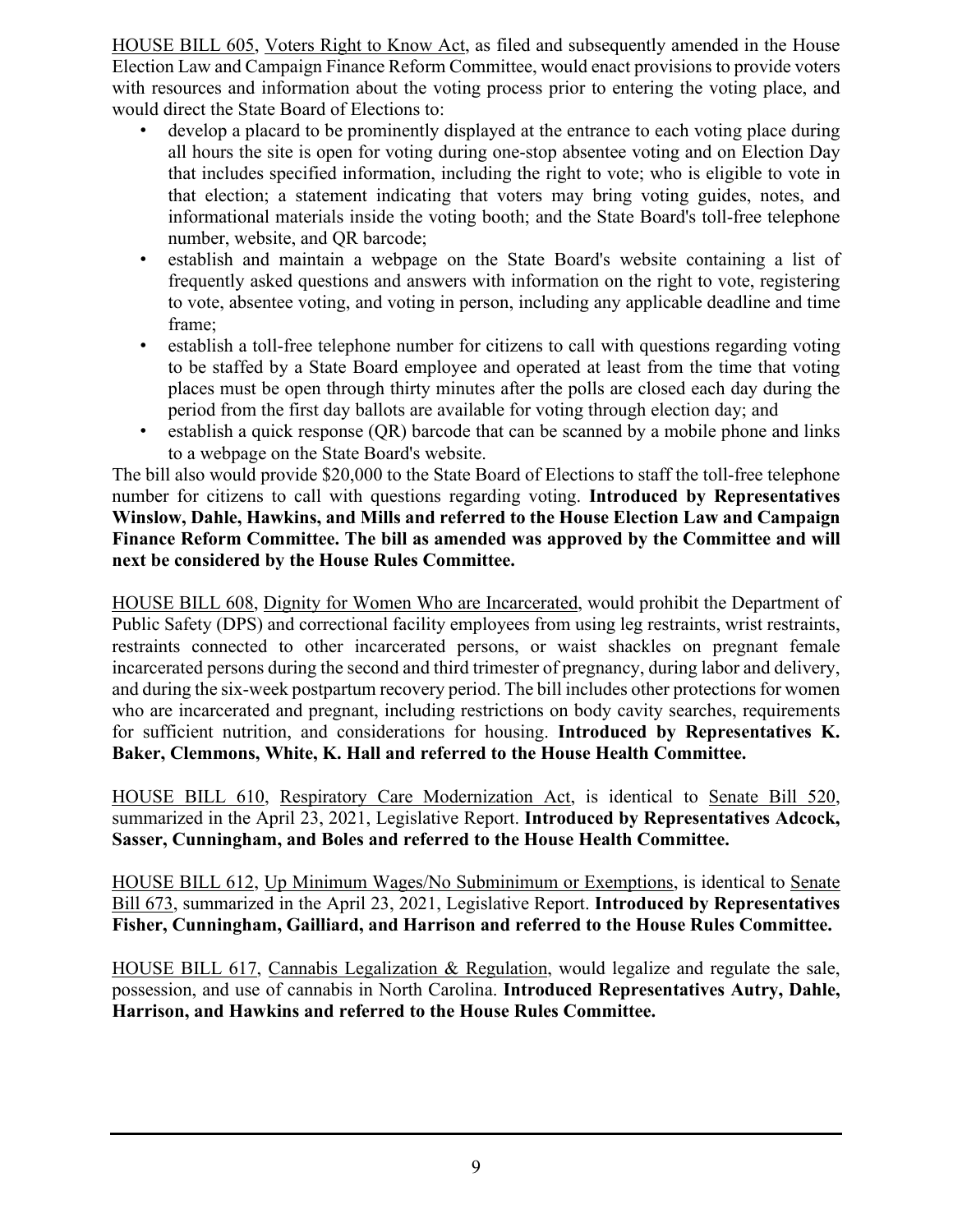HOUSE BILL 623, Purchase Permit Req'd/Long Gun, would make it unlawful to sell, give, transfer, or receive a long gun (defined as a shotgun or rifle that is not considered an antique firearm), in addition to a pistol, without a permit. **Introduced by Representatives von Haefen, Richardson, Logan, and Majeed and referred to the House Rules Committee.**

HOUSE BILL 626, Forensic Medical Examination Costs/Revisions, would change the law related to assistance for victims of rape and sex offenses to explicitly state that a medical facility or medical professional that performs a medical examination related to rape and sex offenses should not bill the victim, the victim's personal insurance, Medicaid, Medicare, or any other collateral source for the examination and other eligible expenses. The bill would require the Secretary of Public Safety to assess a \$25,000 fine on a medical facility or medical professional who bills for such services (The State pays for these services through the victim compensation fund). **Introduced by Representatives Richardson and Goodwin and referred to the House Judiciary 2 Committee.**

HOUSE BILL 629, Physician Asst/Nurse Practit./STOP Act Clar, would change the circumstances under which physician assistants or nurse practitioners must consult with the supervising physician before prescribing a targeted controlled substance to include when the patient is being treated by a facility that primarily engages in the treatment of pain by prescribing narcotic medications. **Introduced by Representatives Moffitt, Potts, Sasser, and Adcock and referred to the House Health Committee.**

HOUSE BILL 631, Sports Wagering, is identical to Senate Bill 688, summarized in the April 23, 2021, Legislative Report. **Introduced by Representatives Saine, Hardister, and Hawkins and referred to the House Commerce Committee.**

HOUSE BILL 639, Funds for Opioid Abuse Treatment Centers, would appropriate \$400,000 in recurring funds and \$9,180,066 in nonrecurring funds for 2021-22 to the Department of Health and Human Services, Division of Mental Health, Developmental Disabilities, and Substance Abuse Services (DMH/DD/SAS) to be allocated to six named nonprofit corporations that provide opioid use disorder treatment as follows:

- \$400,000 in recurring funds to Bridge to Recovery, Inc.
- \$50,000 in nonrecurring funds to Safer Communities Ministry, Inc.
- \$1,000,000 in nonrecurring funds to Gateway of Hope.
- \$5,000,000 in nonrecurring funds to Healing Transitions International, Inc.
- \$1,130,066 in nonrecurring funds to Will's Place, Inc.
- \$2,000,000 in nonrecurring funds to Addiction Recovery Care Association, Inc.

# **Introduced by Representative Sasser and referred to the House Appropriations Committee.**

HOUSE BILL 642, Down Syndrome Organ Trans. Nondiscrim. Act, would make it unlawful for a licensed provider of health care services or an entity responsible for matching anatomical gift donors to potential recipients to make decisions regarding organ donation based solely on an individual's disability, including considering an individual ineligible for donation, denying medical services, placing an individual at a lower priority on waiting lists, or refusing insurance coverage. Under the bill, medical professionals and organ donation organizations would be allowed to take an individual's disability into account when making treatment or coverage recommendations or decisions, solely to the extent that the disability has been found to be medically significant to the organ donation. The bill would also direct medical facilities and others to adapt procedures to ensure that adequate support is provided to those with disabilities undergoing organ transplant. The bill would also require insurance companies to provide the same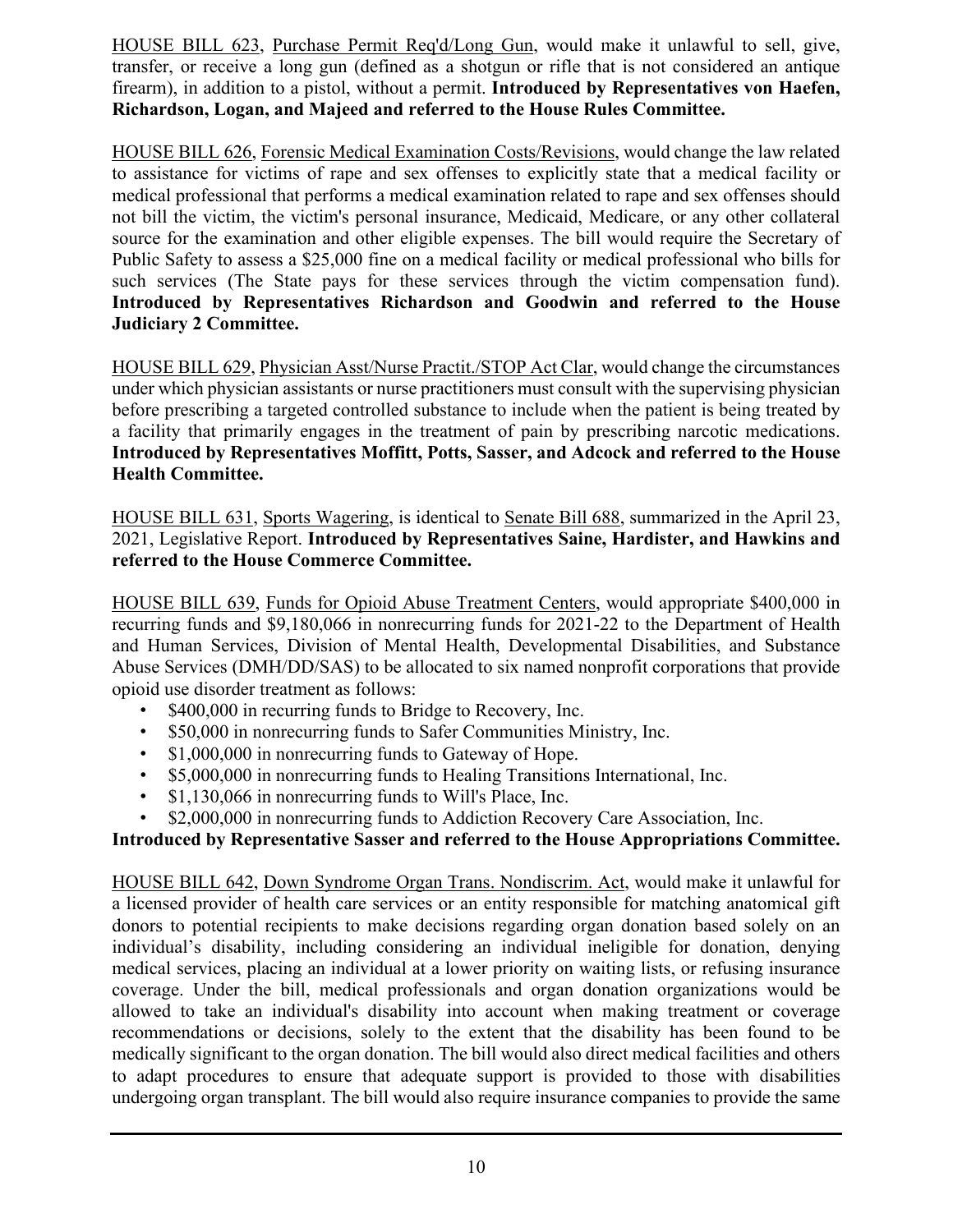coverage related to organ donation and transplant to those with disabilities as those without. **Introduced by Representative Bradford and referred to the House Health Committee.**

HOUSE BILL 643, Reference Pricing for Rx Drugs, would seek to "protect the safety, health, and economic well-being of North Carolinians by safeguarding them from the negative and harmful impact of excessive prices for prescription drugs" by enacting provisions to:

- establish an annual process for determining the *referenced rate* (the maximum rate established by the Commissioner of Insurance for referenced drugs) which are 250 of the costliest prescription drugs for members of the State Health Plan for Teachers and State Employees for a particular calendar year;
- require the Commissioner each year to determine the referenced rate for the 250 costliest prescription drugs and create and publish a list on the Department 's website of each drug's referenced rate for the next calendar year;
- prohibit health benefit plans from purchasing referenced drugs to be dispensed or delivered to an insured in the State for a cost higher than the referenced rate;
- require the savings derived to be used to reduce costs to insureds;
- make violations punishable by a fine of up to \$1,000, with individual transactions considered separate violations; and
- allow for an affirmative defense to an enforcement action where a manufacturer or distributor refuses to negotiate in good faith a price for a referred drug within the referenced rate.

# **Introduced by Representative Insko and referred to the House Rules Committee.**

HOUSE BILL 646, Dental Care Act, would require health benefit plans offered by insurers in the state to provide coverage for medically necessary dental procedures resulting from cancer treatments. The change would be effective October 1, 2021 and apply to insurance contracts entered into, renewed, or amended on or after that date. **Introduced by Representatives White and Lambeth and referred to the House Health Committee.**

HOUSE BILL 648, Emer. Care/Animals/Vet. Practice, would add an exemption to the requirements for a veterinary license to allow emergency medical services personnel to provide emergency medical transport or services to an injured K-9 police unit animal at the scene of an emergency. The bill would also grant immunity from prosecution to emergency medical services personnel providing emergency medical services to a K-9 police unit animal at the scene of an emergency, except in cases of gross negligence or intentional wrongdoing. **Introduced by Representative Sasser and referred to the House Health Committee.**

HOUSE BILL 652, NC Consumer Fireworks Safety Act, is identical to Senate Bill 40, summarized in the February 8, 2021, Legislative Report. **Introduced by Representative Szoka and referred to the House Insurance Committee.**

HOUSE BILL 653, Mental Health & SUD Parity Report, would require insurers providing health plans in North Carolina to report by March 1 of each year to the Commissioner of Insurance and the Joint Legislative Oversight Committee on Health and Human Services on compliance with state and federal mental health and substance use disorder parity laws. The bill would protect private health information and other privileged information with respect to these annual reports and require the Commissioner of Insurance to publish these reports by July 1st of each year to the Insurance Commission's website. **Introduced by Representatives Cunningham, Lambeth, K. Baker, and Adcock and referred to the House Health Committee.**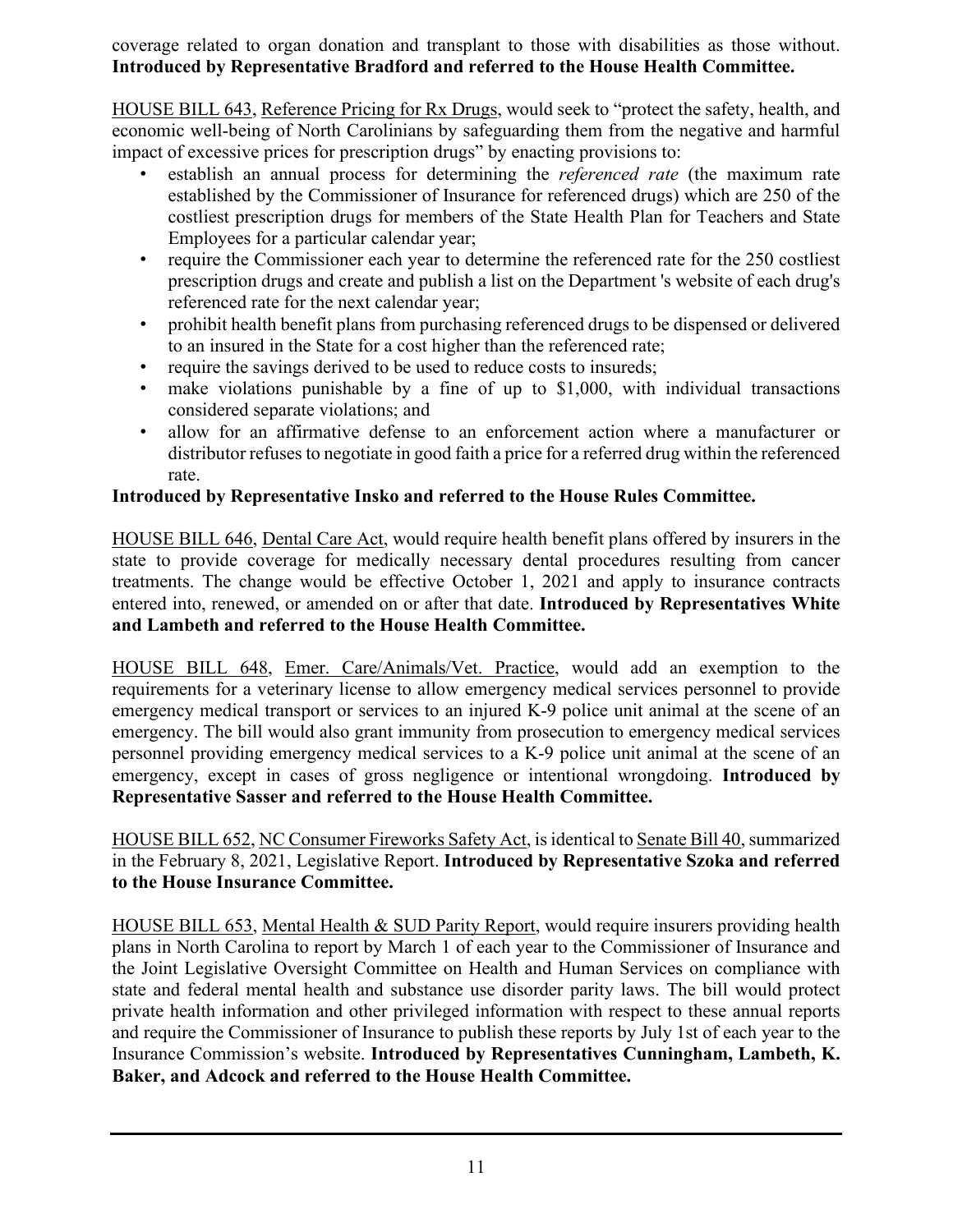HOUSE BILL 656, Prohibition on No-Knock Warrant Service, would allow an officer to break and enter any premises or vehicle when necessary to execute a warrant only when effecting the rescue of a hostage that there is probable cause to believe is located on the premises or in the vehicle. **Introduced by Representative Alexander and referred to the House Rules Committee.**

HOUSE BILL 660, Repeal CON/Certain Facilities & Procedures, would exempt licensed ophthalmologists who provide ocular surgical procedures in one or more ocular surgical procedure rooms from obtaining certificates of need to license that setting as an ambulatory surgical facility with the existing number of ocular surgical procedure rooms if certain conditions are met. The bill would exempt psychiatric facilities, kidney disease treatment centers and chemical dependency treatment facilities from the term health care service facility, and, therefore, certificate of need requirements. The bill would also exempt from certificate of need review a new institutional health service for which an entity proposes to develop, acquire, construct, expand, or replace a health service facility or service that obtained a certificate of need approval prior to October 1, 2021, for (1) a chemical dependency treatment center, as defined, which can be a unit of a general hospital, unit of a psychiatric hospital, or a freestanding specialty facility, as described; (2) a kidney disease treatment center, as defined; and (3) a psychiatric facility. **Introduced by Representatives Kidwell, Goodwin, Hanig, and Sasser and referred to the House Rules Committee.**

SENATE BILL 547, FIBER NC Act, would authorize cities and counties to build and lease facilities and equipment of broadband services to increase adequate broadband services in rural areas of the state where the need for broadband is great due to many factors, including the COVID-19 pandemic. **Introduced by Senators Lazzara, Corbin, and deViere and referred to the Senate Rules Committee.**

SENATE BILL 656, Equity in Justice Act of 2021, is substantially similar to House Bill 532, summarized above in this Legislative Report. Along with the provisions in House Bill 532, the bill would:

- decriminalize misdemeanor possession of marijuana or hashish;
- modify definitions of delinquent juvenile and undisciplined juvenile to include only juveniles at least 12 years of age;
- allow prosecutorial discretion for juveniles charged with offenses that would be Class A through G felonies if committed by an adult;
- eliminate life without parole for juveniles and modify parole eligibility for juveniles sentenced to more than fifteen years imprisonment;
- restrict use of cash bonds for conditions of pretrial release for Class 1, 2, and 3 misdemeanors;
- require first appearances within forty-eight hours, repeal automatic bond doubling, and require a preventative detention hearing within five days of being held in custody; and
- prohibit the Department of Public Safety and correctional facility employees from applying specified restraints on a pregnant incarcerated woman during the second and third trimesters of pregnancy, during labor and delivery, and during the six-week postpartum recovery period.

### **Introduced by Senators Mohammed, Chaudhuri, and Murdock and referred to the Senate Rules Committee.**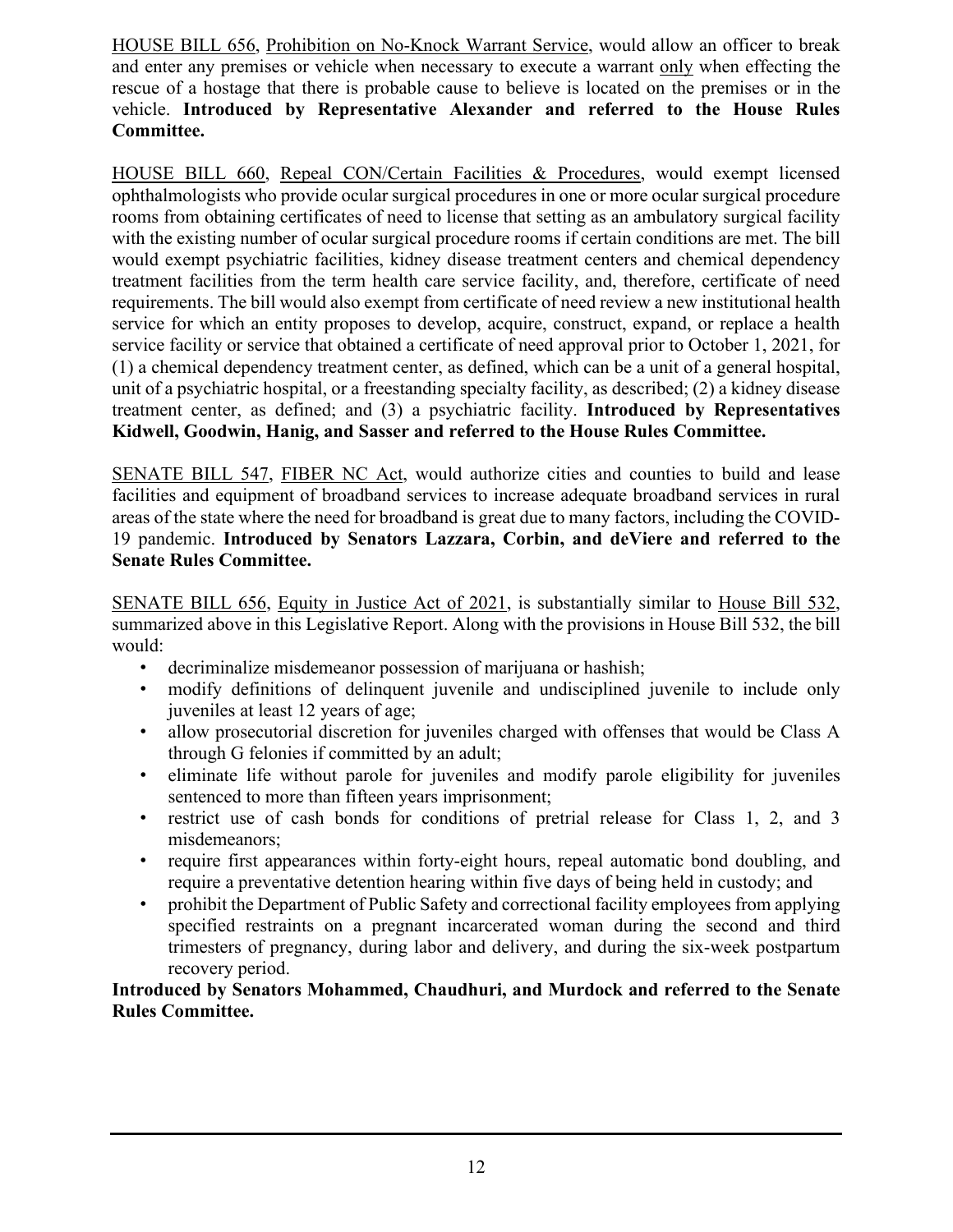SENATE BILL 680, Remote Notarization Act, would authorize a notary who is commissioned by the Secretary of State to register as an online notary, and take the required training course to perform remote online notarizations using communication technology. Communication technology would be defined as an electronic device, process, or system that allows a remote online notary and a remotely located individual to communicate with each other simultaneously by sight and sound using audiovisual technology and that makes reasonable accommodation for individuals with vision, hearing, or speech impairments. The bill includes provisions regarding record keeping, registration, and requirements and procedures for remote online notarial acts. **Introduced by Senators Britt, Daniel, and McInnis and referred to the Senate Rules Committee.**

SENATE BILL 716, Fix Our Democracy, is identical to House Bill 542, summarized above in this Legislative Report. **Introduced by Senators J. Jackson, Mohammed, and Salvador and referred to the Senate Rules Committee.**

SENATE BILL 717, Taxpayer Bill of Rights, would amend the State Constitution, if approved by a majority of the qualified voters of the State at the general election in 2022, to add the Taxpayer Protection Act to the North Carolina Constitution. The Act would limit the growth of State spending to inflation plus population growth, require yearly deposits in a Savings Reserve or Unfunded Liability Reserve, return excess revenue to taxpayers, and submit tax increases to a vote of the people. **Introduced by Senators Newton, Daniel, and Rabon and referred to the Senate Rules Committee.**

# **BILL UPDATES**

HOUSE BILL 279, COVID-19 Related Tax Chngs/UI Tech Correct, was amended in the House Finance Committee to extend the State tax filing for individuals for the 2020 tax year from April 15 to May 17, 2021, and authorize the Secretary of Revenue to waive the penalty for failure to file an individual income tax return, including a partnership and estate and trust tax return, or pay individual income tax return if the return is filed and the tax due is paid by May 17, 2021. **The bill as amended was approved by the House Finance and Rules Committees and the full House. The bill was also approved by the Senate Finance and Rules Committee and will next be considered by the full Senate.**

HOUSE BILL 334, Temp Align PPP Treatment to Federal Treatment, was amended on the House floor to:

- effective for taxable years beginning on or after January 1, 2022 (was, January 1, 2021), reenact the statutes that require corporate and individual taxpayers to add to the taxpayer's adjusted gross income the amount of any expense deducted under the Internal Revenue Code to the extent that payment of the expense results in forgiveness of a covered loan pursuant to the federal CARES Act (governing the Payment Protection Program/PPP) and the income associated with the forgiveness is excluded from gross income pursuant to section 1106(i) of the CARES Act, as they existed immediately before their repeal, as enacted and effective for taxable years beginning on or after January 1, 2020; and
- add a new deduction to allow a taxpayer to deduct the amount excluded from the taxpayer's gross income for unemployment compensation received by the taxpayer under the American Rescue Plan Act of 2021, effective for taxable years beginning on or after January 1, 2020.

**The bill as amended was approved by the full House and will next be sent to the Senate for consideration.**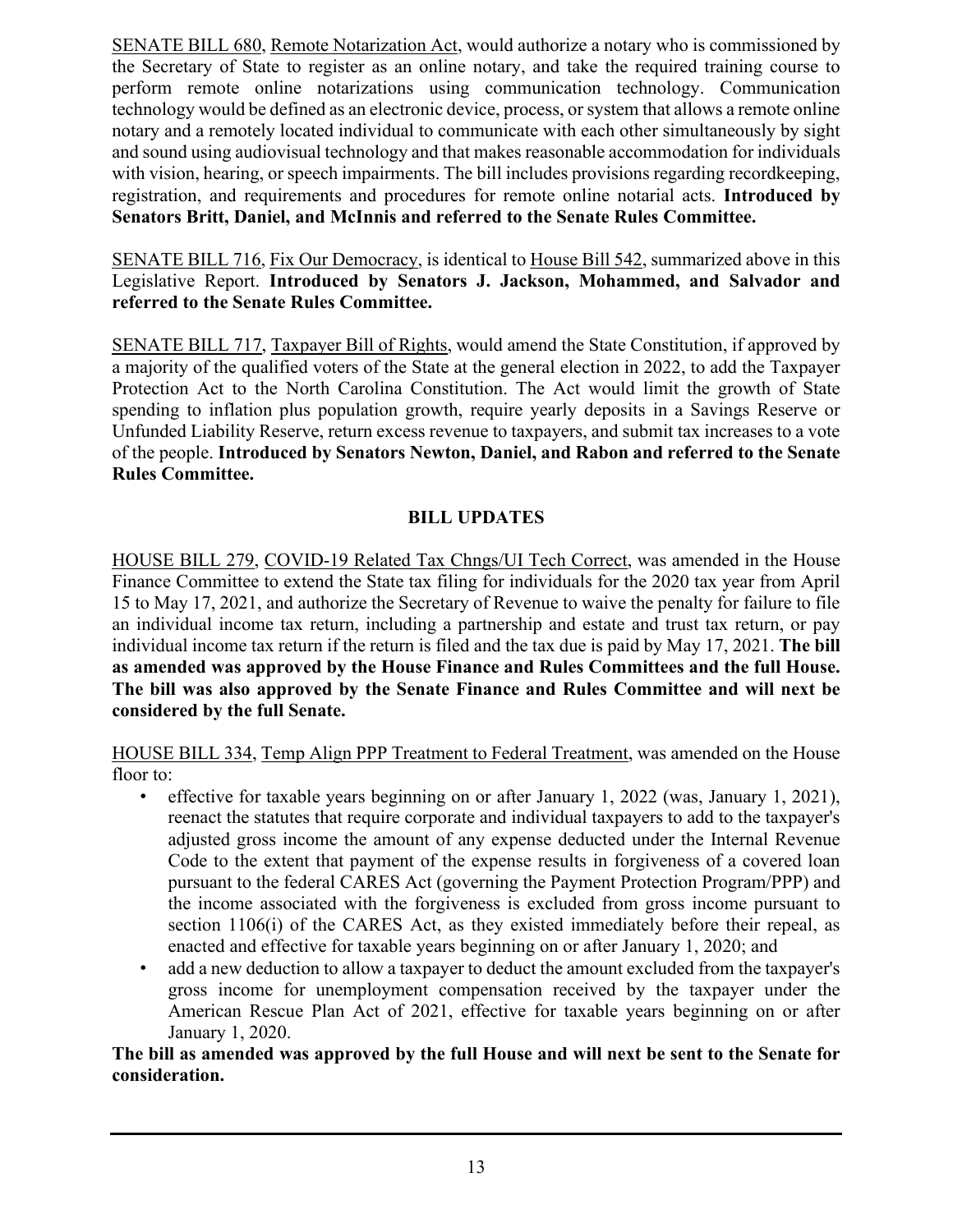HOUSE BILL 398, Pistol Permit Purchase Repeal, was amended in the House Judiciary 4 Committee to repeal North Carolina's statutes concerning pistol permits. Currently, the law requires buyers of handguns to obtain a permit from a local sheriff and undergo a background check. The North Carolina Sheriffs' Association has previously opposed the repeal but now is supporting this bill, saying the pistol permit statutes have become obsolete as the national registry has improved. **Introduced by Representatives Adams, Cleveland, Goodwin, and Hanig and referred to the House Rules Committee.**

HOUSE BILL 436, Support Law Enforcement Mental Health, was amended in the House Judiciary 4 Committee to amend the provisions requiring the administration of a psychological screening exam prior to certification or employment to determine an officer's mental and emotional suitability to properly fulfill the responsibilities of a criminal justice or justice officer to specifically require the psychological screening exam to include an in-person interview conducted by a licensed clinical psychologist and to be given prior to the initial certification and before the criminal justice officer or justice officer is employed by an agency. **The bill as amended was approved by the House Health Committee and will next be considered by the House Rules Committee.**

HOUSE BILL 468, Establish Surgical Technology Standards, was amended in the House Health Committee to bar facilities from employing or contracting for services of a surgical technologist unless the individual (1) provides evidence of successfully completing an accredited educational training program for surgical technology and holds and maintains an accredited surgical technologist certification credential, (2) provides evidence of successfully completing an appropriate training program for surgical technology in the US military or the US Public Health Service, or (3) provides documentation of employment to practice surgical technology in a licensed hospital or ambulatory surgical facility on December 31, 2021 or documentation of employment to practice surgical technology during the three years immediately preceding December 31, 2021. **The bill as amended was approved by the House Health and Rules Committees and the full House and will next be considered by the Senate Rules Committee.**

SENATE BILL 505, Medical Billing Transparency, was amended in the Senate Committee on Health Care to eliminate the proposed procedure under which an insurer may recover overpayments made to the health care provider or facility under the proposed law. The amendment also removed the provision on penalties that could be ordered by the Insurance Commissioner. **The bill as amended was approved by the Senate Health Care Committee and will next be considered by the Senate Committee on Commerce and Insurance.**

# **LEGISLATION ENACTED**

SENATE BILL 387, Excellent Public Schools Act of 2021. This legislation establishes the Early Literacy Program within the Department of Public Instruction (DPI), and directs DPI, in consultation with the Department of Health and Human Services, to use the Program to build strong foundational early literacy skills utilizing the Science of Reading for children in the North Carolina Prekindergarten (NC Pre-K) program. The "Science of Reading" is defined as evidencebased reading instruction practices that address the acquisition of language, phonological and phonemic awareness, phonics and spelling, fluency, vocabulary, oral language, and comprehension that can be differentiated to meet the needs of individual students. The bill includes provisions regarding literacy intervention plans, the development of Individual Reading Plans, reading camps, and directs the Department of Public Instruction to develop a Digital Children's